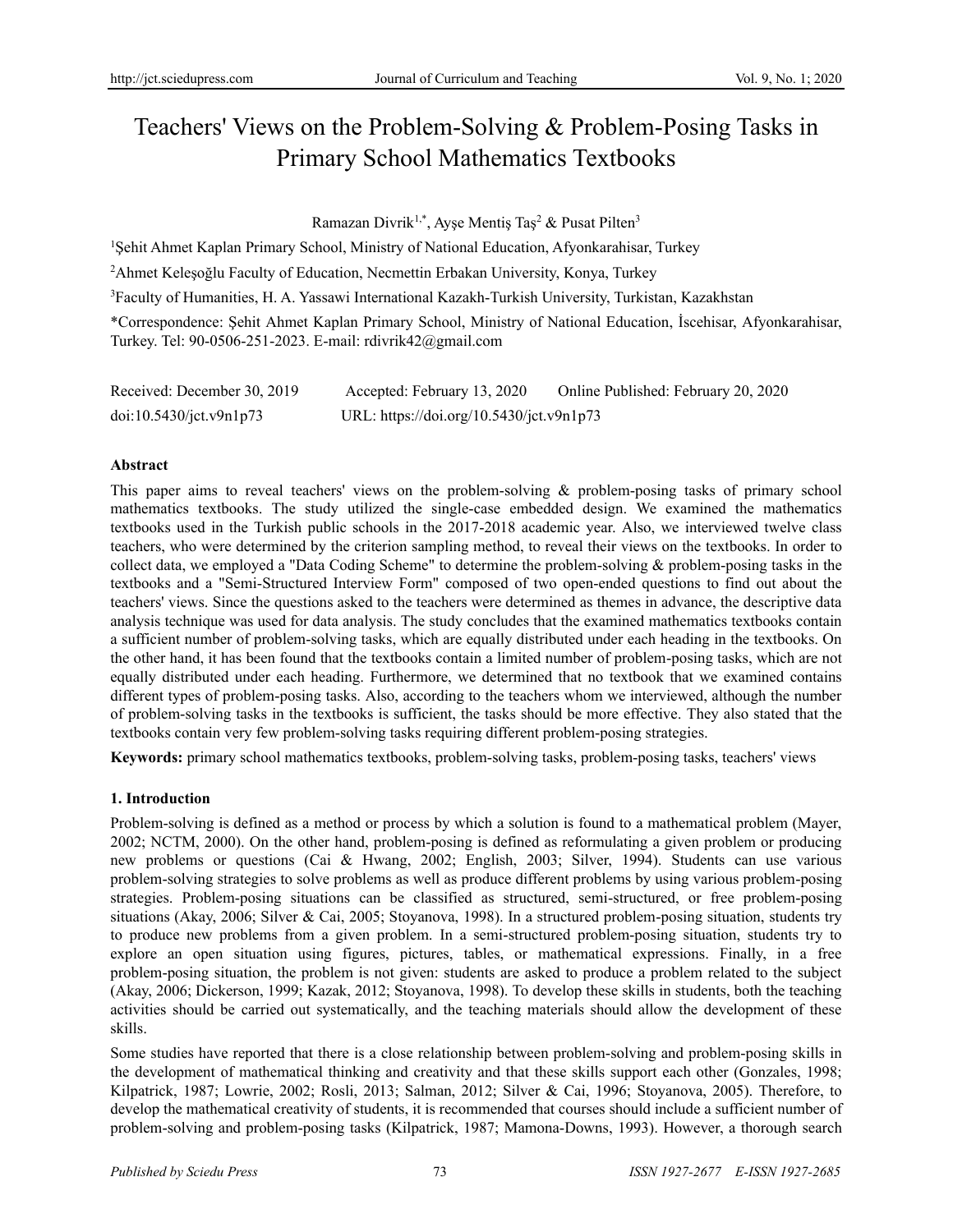of the relevant literature (Cai & Jiang, 2016; Ev-Cimen & Yildiz, 2017; Isik, 2010; Izmirligil, 2008; Tertemiz, Ozkan, Coban Sural, & Unluturk Akcakin, 2015; Toluk & Olkun, 2002) showed that the studies conducted so far have dealt with problem-solving and problem-posing tasks separately. The present study, however, examined problem-solving and problem-posing tasks together and compared their inclusion in primary school mathematics textbooks. In this respect, the study is thought to contribute to the related literature.

Problem-solving and problem-posing are an important component of mathematics curricula and are at the center of mathematical tasks. Mathematics Course Curriculum for 1st to 8th Grades (Turkish Ministry of National Education [MoNE], 2018) also emphasizes the importance of problem-solving and problem-posing with learning outcomes such as *"(The student) Solves and poses problems that require addition, subtraction, multiplication, and division with natural numbers,"* and underlines the importance of addressing these skills effectively in the textbooks.

As is known, textbooks are the most frequently used tools in educational processes (Demirel & Kiroglu, 2005; Kilic & Seven, 2011). Textbooks provide resources for what students will learn and what teachers will teach in the teaching-learning process, especially in planned educational practices (Tertemiz, Ercan, & Kayabasi, 2011). Textbooks used as complementary teaching materials in learning and teaching processes are the most important materials for teachers. They enable teachers to teach their lessons in an organized manner (Kucukahmet, 2011). They also make it easier for students to learn a subject and allow them to revise it anywhere, any time, and at any pace (Duman & Cakmak, 2011). The study by Petterson et al. (1991) reported that textbooks are the most widely used teaching tools in the USA, Sweden, Greece, Australia, and Japan. Another study by Shannon (1982) reported that students spend 70% to 95% of their time in the classroom performing the tasks in their textbooks (Cited in Kilic & Seven, 2011). Finally, in a study conducted by Seven (2001) in seven Turkish provinces, it was reported that textbooks are the most widely (72.64%) used educational tools and that 69.5% of teachers use textbooks in every class.

Teachers often use textbooks to decide what subjects to teach and how to teach them; on the other hand, students often use them for in-class activities or to do their homework (Fan, Chen, Zhu, Qiu, & Hu, 2004; Kaya, 2008; Robitaille & Travers, 1992). Bulut (2013) reported that 75% of teachers often or always use mathematics textbooks in their classes while students use them mostly during the class or while doing their homework and rarely use them for their performance tasks or projects. It can be concluded from the above-mentioned studies that mathematics teachers regard textbooks as the most reliable teaching material (Beaton et al., 1996).

As in other countries, the most commonly used teaching material in Turkey is textbooks (Bulut, 2013; Seven, 2001). It is also known that students spend most of their time in the classroom with their textbooks. Therefore, mathematics textbooks, as one of the most important educational tools in mathematics education, have an essential place in the effective transfer of problem-solving and problem-posing skills. These skills should be taught to students through different tasks to be placed under each unit and heading in mathematics textbooks. For this reason, it is important to determine the views of teachers about problem-solving and problem-posing tasks in the textbooks. However, when we reviewed the relevant literature, we found that the studies are mostly focused on examining students' and teachers' views on the use of mathematics textbooks (Bakilan Mutu, 2008; Bulut, 2013; Cakir, 2006; Dapgin, 2015; Karakelleoglu, 2007; Kaya, 2008; Tutak & Guder, 2012), are conducted at only one grade-level (Aydogdu Iskenderoglu & Baki, 2011; Canibey, 2013; Gur & Kobak Demir, 2015; Ildiri, 2009; Tasdemir, 2011; Toptas, Elkatmis, & Karaca, 2012), and compare textbooks of different countries in terms of specific characteristics (Erbas & Alacaci, 2009; Hong & Choi, 2018; Incikabi & Ulusoy, 2019; Khalidova & Tapan-Broutin, 2017; Kul, Sevimli, & Aksu, 2018; Ozer, 2012). Moreover, we realized that most of these studies are not about primary school mathematics textbooks. In fact, to the best of our knowledge, no study has been conducted so far that examines the problem-posing tasks in primary school mathematics textbooks.

Therefore, we deemed it necessary to examine whether the mathematical tasks in Turkish primary school mathematics textbooks are effective in developing students' problem-solving and problem-posing skills. As such, the present study will make a precious contribution to the literature. Besides, we believe that the analysis of mathematics textbooks in terms of their effectiveness in developing students' cognitive skills will contribute a great deal to the designing of future textbooks as well as to future research to be conducted on this subject.

Based on these explanations, it is important that mathematics textbooks contain a sufficient number of effective tasks to develop students' problem-solving and problem-posing skills, which are two mathematical skills specified in the mathematics curricula. Taking this as a starting point, the present study aimed to examine the problem-solving  $\&$ problem-posing tasks of primary school mathematics textbooks and to reveal teachers' views on them. To this end, answers to the following questions were sought: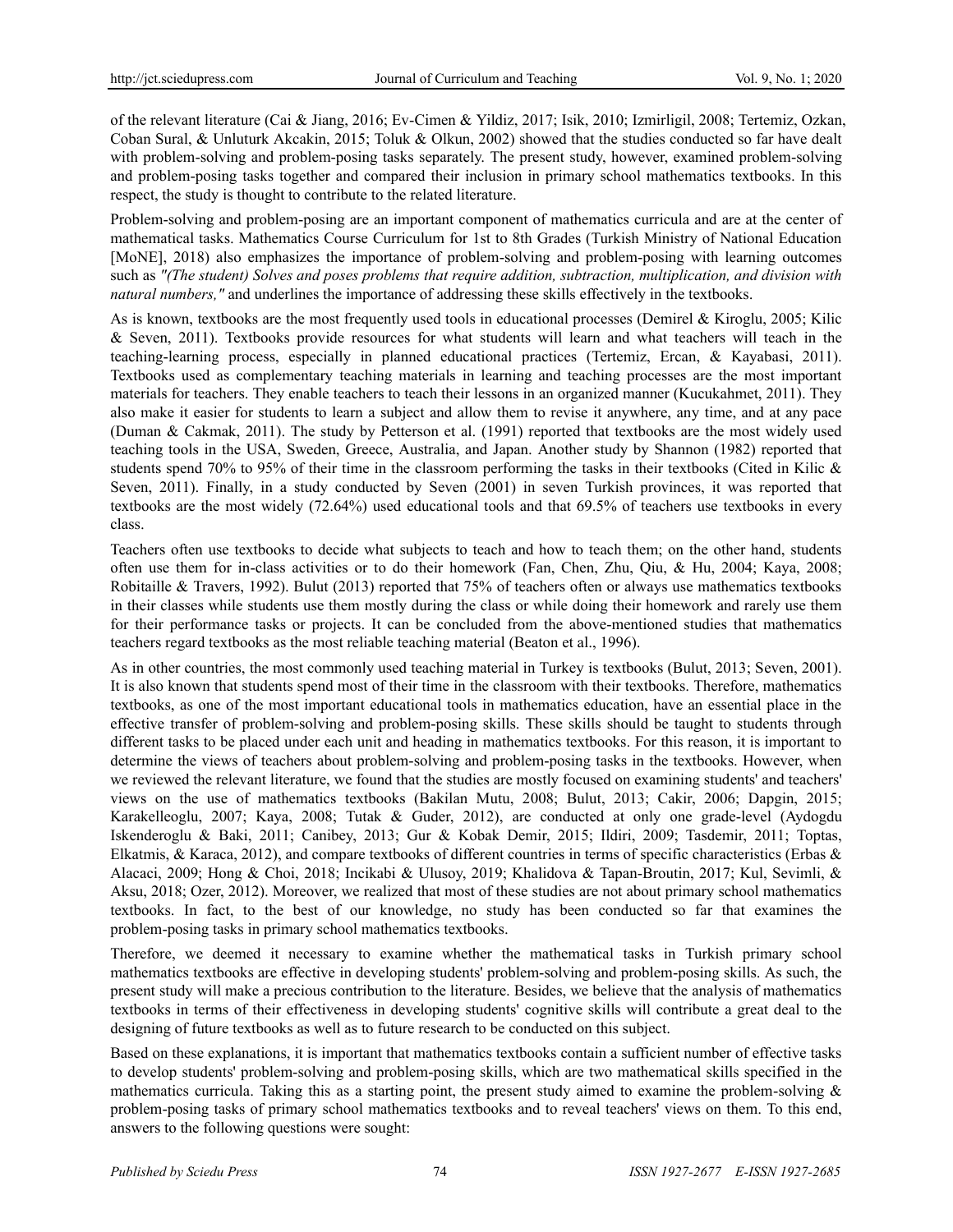1. Can the problem-solving & problem-posing tasks in primary school mathematics textbooks and workbooks meet the criteria set in the relevant literature?

What do teachers think about the problem-solving  $\&$  problem-posing tasks in primary school mathematics textbooks and workbooks?

#### **2. Method**

#### *2.1 Research Design*

We employed a case study design in this study. Creswell (2007) describes case studies as a qualitative approach by which a researcher reports a given case or multiple cases in detail using multiple data collection tools (observations, interviews, documents, reports). Specifically, we utilized the single-case design, one of the case study designs introduced by Yin (1984) that involves multiple cases, each with multiple subunits included in the analysis. In this study, the single case is the problem-solving & problem-posing tasks in the mathematics textbooks, while subunits are the teachers' views and the textbooks.

#### *2.2 Study Group*

In the present study, we examined the mathematics textbooks for grades 1-4, published by the Turkish Ministry of National Education and other private publishers and approved by the Ministry for use in primary schools in the 2017-2018 academic year.

In addition, we interviewed twelve class teachers, who were selected through the criterion sampling method, to get their views on the problem-solving & problem-posing tasks in the textbooks. The main objective of the criterion sample is to examine cases that meet a predetermined set of criteria. The criteria can be set by the researcher, or a predetermined set of criteria can be used (Yildirim & Simsek, 2006). In this context, the following criteria were determined for the creation of the study group:

- Working in schools that are located in district centers and villages.
- Working in schools in district centers with socio-economic differences.
- Having different lengths of tenure as a teacher and different educational levels.
- Three class teachers from each grade level.
- Using mathematics textbooks in classes actively.

#### *2.3 Data Collection Tools*

We employed a "Data Coding Scheme" to identify the problem-solving & problem-posing tasks in the textbooks and to determine their distribution under each heading. In this scheme, two columns were allocated for problem-solving and problem-posing tasks. The column for problem-posing tasks was also divided into three columns for structured, semi-structured, and free problem-posing situations. Also, the following headings were included in the scheme: Let's "Do It Together," "Let's Solve and Pose a Problem," "Chapter Evaluation," and "Unit Evaluation." This scheme was completed separately for each textbook.

We also interviewed twelve class teachers to find out what they think about the problem-solving & problem-posing tasks in the mathematics textbooks for grades 1-4. To this end, we designed a "Semi-Structured Interview Form" composed of two open-ended questions. This form consists of two chapters: one for revealing the teachers' personal information and the other for revealing their views. The first chapter includes questions to find out about the participating teachers' sex, tenure, educational levels, and the grade level they teach. The second chapter comprises two open-ended questions, which were prepared to collect data suitable for the purpose of the research. Expert opinion was sought when preparing these questions. First, a draft of eight questions was prepared. This draft was then sent to an academician with a doctorate in classroom education. In accordance with the academician's opinions, we excluded four questions that were deemed irrelevant to the research question. Subsequently, the draft consisting of four questions was piloted with two class teachers, who stated that the two of the questions were close to each other in meaning. Afterward, the opinions of the teachers were shared with the academician, who recommended to merge the questions that are close in meaning. As a result, we obtained a final form consisting of two questions. The interview form was applied to 12 volunteering classroom teachers, three teachers from each grade level. The questions in the interview form are given below:

1. Considering the mathematics textbooks you are using in your classes, do you think they contain a sufficient number of effective problem-solving tasks?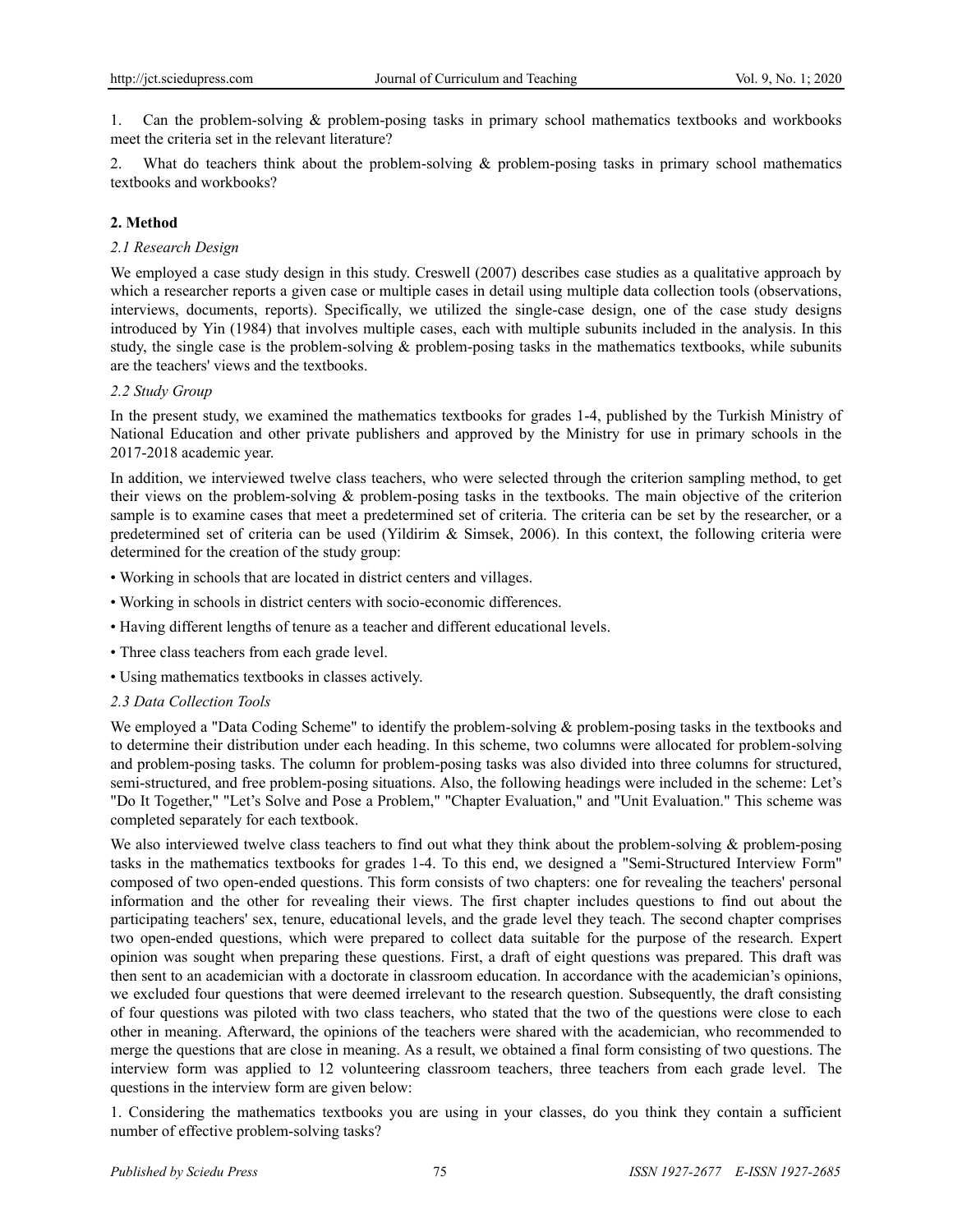2. Considering the mathematics textbooks you are using in your classes, do you think they contain a sufficient number of effective problem-posing tasks?

### *2.4 Data Collection*

For data collection, we used document analysis and interview techniques. First, we employed the document analysis technique to assess the qualitative and quantitative characteristics of the problem-solving & problem-posing tasks in the textbooks. In document analysis, various written sources are analyzed to investigate some phenomena or situations (Yildirim & Simsek, 2006).

Second, we interviewed the teachers to reveal their views on the problem-solving &-posing tasks in the textbooks. For this purpose, a semi-structured interview form was used. During the interviews with the teachers, additional questions were asked in order not to miss important points. Each interview lasted approximately 40-60 minutes. According to Briggs (1986), the interview method, which is widely used in the field of social sciences, is a very effective data collection method that provides information about individuals' experiences, opinions, complaints, feelings, attitudes, and beliefs (Cited in Yildirim & Simsek, 2006).

### *2.5 Data Analysis*

The descriptive analysis technique was used for data analysis. In the descriptive analysis, the data is summarized and interpreted according to predetermined themes. The data can be arranged according to the themes revealed by the research questions or by considering the questions used in the interview and observation processes. Descriptive analysis aims to convey the findings to the reader in an edited and interpreted form. The data obtained are first described systematically and clearly. Afterward, these descriptions are interpreted, the cause-effect relationship is examined, and some results are presented (Yildirim & Simsek, 2006).

In this study, the questions asked to the teachers were determined as themes. Data from these themes were analyzed and interpreted. Direct quotes from interviews with the teachers were included to support the data. The teachers' names were coded as T1, T2, T3, …, T12. The textbooks were also examined in the same way. Considering the research questions, problem-solving & problem-posing tasks in the mathematics textbooks were analyzed.

### **3. Results**

To answer the first research question (Can the problem-solving & problem-posing tasks in primary school mathematics textbooks and workbooks meet the criteria set in the relevant literature?), we evaluated the qualitative and quantitative characteristics of the problem-solving & problem-posing tasks in the textbooks and workbooks. Both textbooks and workbooks of the 3rd and 4th grades were examined, whereas only the textbooks of the 1st and 2nd grades were examined since these grade levels do not have any mathematics workbooks. As a result of the examination of the textbooks and workbooks, a total of 1000 problem-solving tasks and 98 problem-posing tasks were determined. These tasks were included under the headings such as "Let's Do It Together," "It's Your Turn," "Exercises," "Let's Solve and Learn," "Let's Solve and Produce a Problem," "Let's Check What We Have Learned," "Chapter Evaluation," and "Unit Evaluation." However, since the headings in each grade level are named differently, we collected the headings "It's Your Turn," "Exercises," "Let's Solve and Learn," and "Let's Check What We Have Learned" under the "Chapter Evaluation" heading. Table 1 presents the distribution of problem-solving & problem-posing tasks by grade level.

| Grade<br>Level |      |                       | Problem-Posing Tasks |          |                 |       |              |                |       |
|----------------|------|-----------------------|----------------------|----------|-----------------|-------|--------------|----------------|-------|
|                |      | Problem-Solving Tasks | Structured           |          | Semi-Structured |       | Free         |                | Total |
|                |      | $\%$                  |                      | %        |                 | %     |              | %              |       |
| 1st grade      | 164  | 16.4                  | $\theta$             | $\theta$ |                 | 1.17  | $\mathbf{0}$ | $\overline{0}$ |       |
| 2nd grade      | 151  | 15.1                  | 3                    | 27.27    | 5               | 5.89  | $\mathbf{0}$ | $\Omega$       | 8     |
| 3rd grade      | 318  | 31.8                  |                      | 9.10     | 54              | 63.53 | $\mathbf{0}$ | $\Omega$       | 55    |
| 4th grade      | 367  | 36.7                  |                      | 63.63    | 25              | 29.41 | ∍            | 100            | 34    |
| Total          | 1000 | 100                   | 11                   | 100      | 85              | 100   | ∍            | 100            | 98    |

**Table 1.** Distribution of Problem-Solving & Problem-Posing Tasks by Grade Level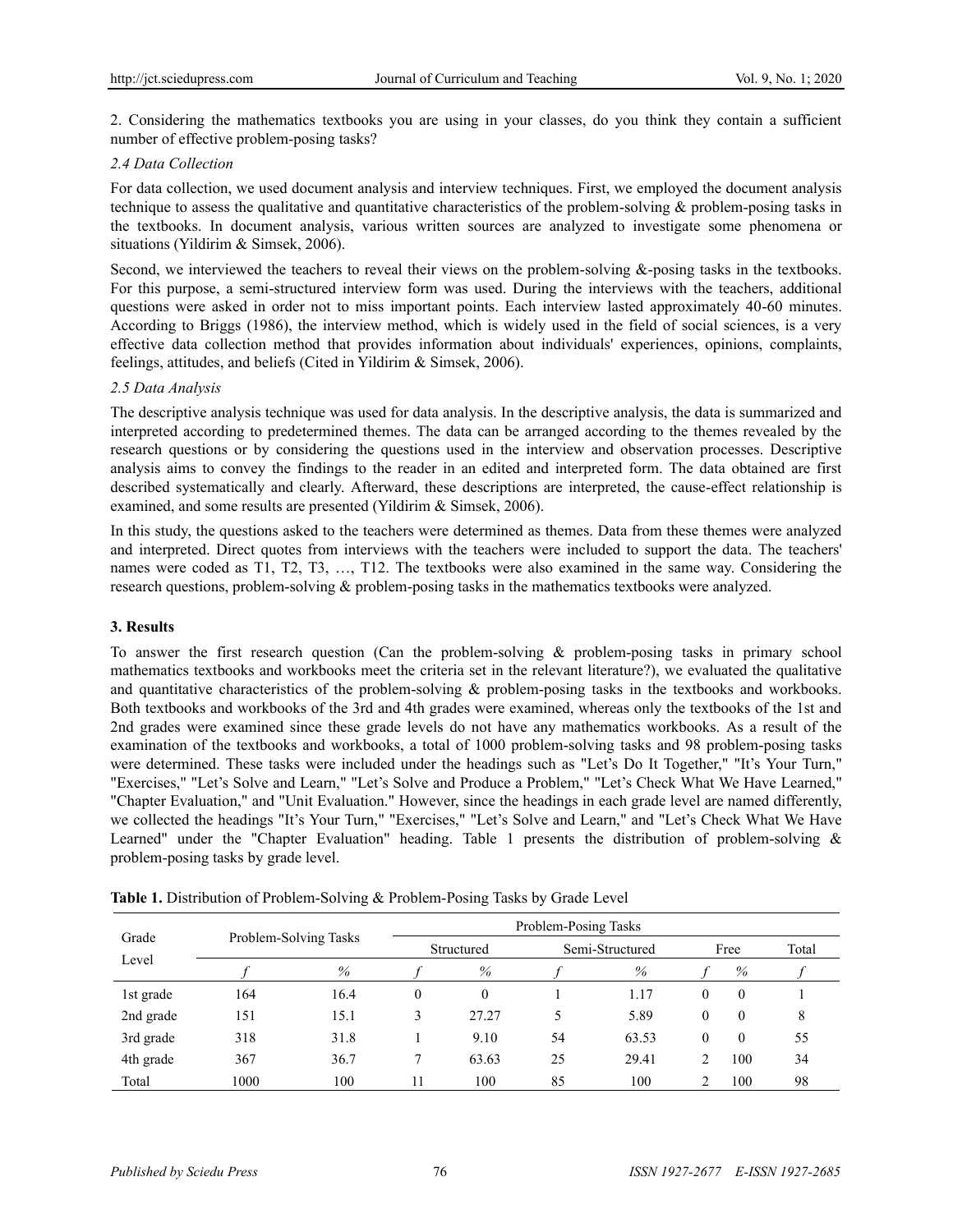As shown in Table 1, a total of 1000 problem-solving tasks were examined. Of these, 164 are in the 1st-grade, 151 are in the 2nd-grade, 318 are in the 3rd-grade, and 367 are in the 4th-grade textbooks. These tasks consist of problems prepared for students to solve inside and outside the classroom. We found that the highest number of problem-solving tasks is in 4th-grade mathematics textbooks (36.7%), followed by 3rd-grade (31.8%), 1st-grade (16.4%), and 2nd-grade mathematics textbooks (15.1%). The number of problem-solving tasks seems to increase with each higher grade level, except for the 2nd-grade level.

On the other hand, a total of 98 problem-posing tasks were identified in the textbooks and workbooks. Of these, one is in the 1st-grade, eight are in the 2nd-grade, 55 are in the 3rd-grade, and 34 are in the 4th-grade textbooks. Also, of these tasks, 11 are structured problem-posing situations, 85 are semi-structured problem-posing situations, and 2 are free problem-posing situations. Accordingly, a great majority of the problem-posing tasks in the textbooks are semi-structured problem-posing situations. The 1st-grade mathematics textbooks contain no structured problem-posing situations, whereas the 4th-grade mathematics textbooks contain the greatest number of structured problem-posing situations (7 tasks/63.63%). The greatest number of semi-structured problem-posing situations (54 tasks/63.53%) is included in the 3rd-grade mathematics textbooks, followed by 4th-grade (25 tasks/29.41%), 2nd-grade (5 tasks/5.89%), and 1st-grade (1 task/1.17%) textbooks. Finally, we observed that only 4th-grade textbooks contain free problem-posing situations (2 tasks). We can conclude that the most frequently used problem-posing type in the textbooks is the semi-structured problem-posing situations. In contrast, there are very few structured and free problem-posing tasks in the textbooks. Specifically, 1st-grade, 2nd-grade, and 3rd-grade textbooks do not contain any free problem-posing situations.

We also examined the distribution of problem-solving and problem-posing tasks by headings in the textbooks.

Table 2 presents the distribution of problem-solving tasks by headings.

|           |     |              |                                      |      |                           | Problem-Solving Tasks |                 |       |       |
|-----------|-----|--------------|--------------------------------------|------|---------------------------|-----------------------|-----------------|-------|-------|
| Grade     |     | Introduction | Let's Solve and<br>Produce a Problem |      | <b>Chapter Evaluation</b> |                       | Unit Evaluation |       | Total |
| Level     |     | %            |                                      | $\%$ |                           | $\%$                  |                 | $\%$  |       |
| 1st grade | 30  | 15.46        |                                      | 0    | 89                        | 29.28                 | 45              | 22.28 | 164   |
| 2nd grade | 18  | 9.28         | 27                                   | Q    | 81                        | 26.64                 | 25              | 12.38 | 151   |
| 3rd grade | 48  | 24.74        | 99                                   | 33   | 119                       | 39.14                 | 52              | 25.74 | 318   |
| 4th grade | 98  | 50.52        | 174                                  | 58   | 15                        | 4.94                  | 80              | 39.60 | 367   |
| Total     | 194 | 100          | 300                                  | 100  | 304                       | 100                   | 202             | 100   | 1000  |

**Table 2.** Distribution of Problem-Solving Tasks by Headings

It can be inferred from Table 2 that the greatest number of problem-solving tasks (304) is included under the "Chapter Evaluation" heading, followed by "Let's Solve and Produce a Problem" (300), "Unit Evaluation" (202), and "Introduction" (194) headings. We can see it as normal that "Chapter Evaluation" headings contain the most problem-solving tasks. In addition, the highest (39.14%) and the lowest (4.94%) percentage of problem-solving tasks are included under the "Chapter Evaluation" heading of 3rd-grade and 4th-grade textbooks, respectively. Also, 4th-grade textbooks contain the highest percentage (58%) of problem-solving tasks under the "Let's Solve and Produce a Problem" heading, whereas 1st-grade textbooks do not contain any problem-solving tasks (0%) under the same heading. Furthermore, 4th-grade textbooks contain the highest percentage (39.60%) of problem-solving tasks under the "Unit Evaluation" heading, whereas 2nd-grade textbooks contain the lowest percentage (12.38%) of problem-solving tasks under the same heading. Finally, and similarly, 4th-grade textbooks contain the highest percentage (50.52%) of problem-solving tasks under the "Introduction" heading, whereas 2nd-grade textbooks contain the lowest percentage (9.28%) of problem-solving tasks under the same heading.

Table 3 presents the distribution of problem-posing tasks by headings.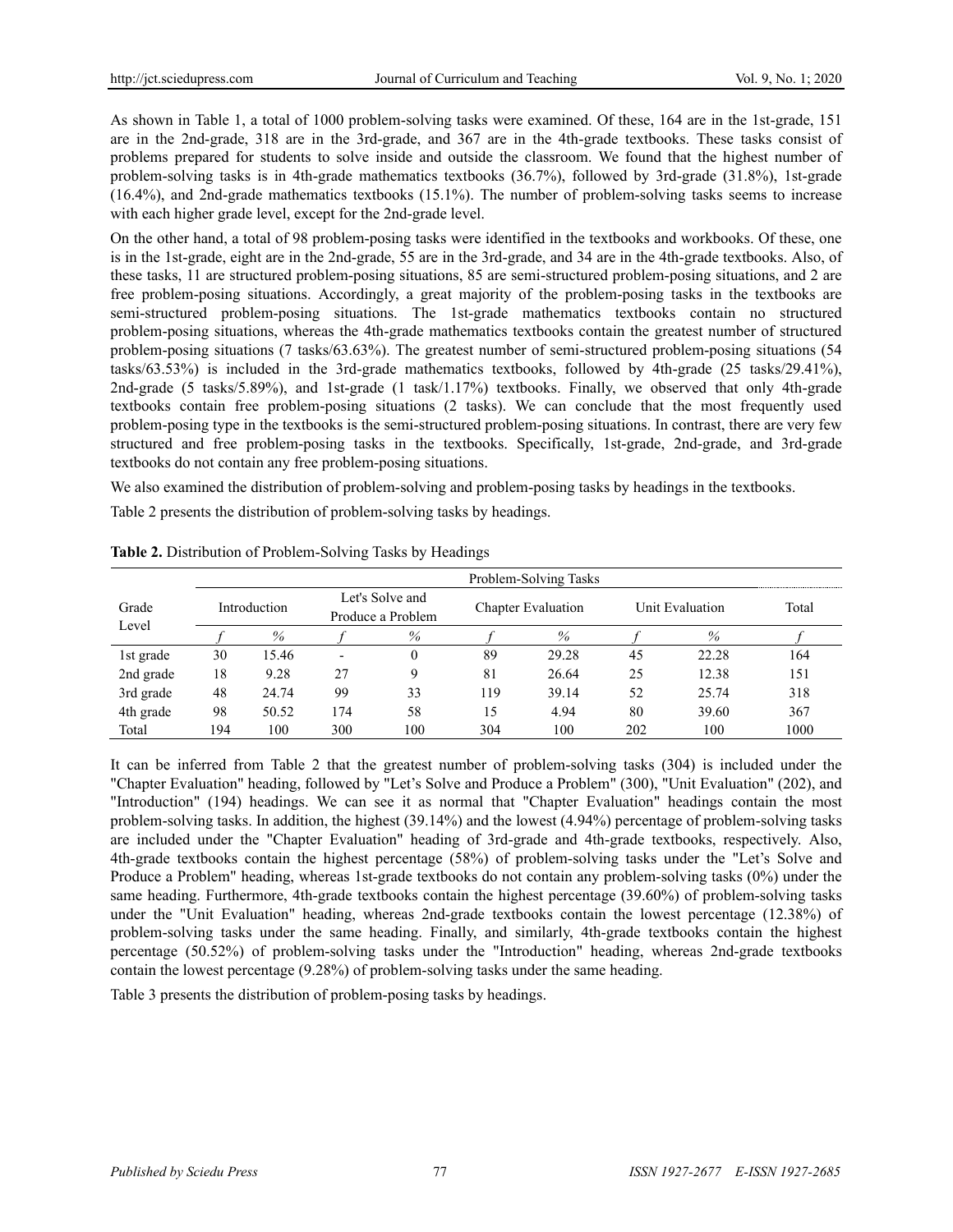|           | Problem-Posing Tasks     |      |                                   |       |                    |       |                 |       |       |  |
|-----------|--------------------------|------|-----------------------------------|-------|--------------------|-------|-----------------|-------|-------|--|
| Grade     | Introduction             |      | Let's Solve and Pose a<br>Problem |       | Chapter Evaluation |       | Unit Evaluation |       | Total |  |
| Level     |                          | $\%$ |                                   | $\%$  |                    | %     |                 | $\%$  |       |  |
| 1st grade | ٠                        |      |                                   |       |                    | 5.88  |                 |       |       |  |
| 2nd grade | $\overline{\phantom{0}}$ |      |                                   | 1.54  | 6                  | 35.30 |                 | 8.33  | 8     |  |
| 3rd grade | $\overline{\phantom{0}}$ |      | 37                                | 56.92 | Q                  | 52.94 |                 | 75    | 55    |  |
| 4th grade | 4                        | 100  | 27                                | 41.54 |                    | 5.88  | ↑               | 16.67 | 34    |  |
| Total     |                          | 100  | 65                                | 100   |                    | 100   | 12              | 100   | 98    |  |

### **Table 3.** Distribution of Problem-Posing Tasks by Headings

# **Table 4.** Teachers' Views on the Problem-Solving Tasks in the Textbooks

| Category        | $\int$                               | Code                       | Sample Quotes                                                                                                                                                                                                                                                                               |
|-----------------|--------------------------------------|----------------------------|---------------------------------------------------------------------------------------------------------------------------------------------------------------------------------------------------------------------------------------------------------------------------------------------|
|                 | (%)                                  |                            |                                                                                                                                                                                                                                                                                             |
|                 |                                      |                            | T3. They lack quality. The topics are explained in a simple way but there<br>are tasks with complex solutions.                                                                                                                                                                              |
|                 |                                      |                            | T5: There are very few tasks that require the students to concretize or<br>make mathematical shapes or that allow us to use a projector when<br>solving. The textbooks contain very few such mathematical problems.                                                                         |
|                 |                                      | Complex                    | T6: There are very few tasks that students can relate to their everyday life,<br>which can develop their practical thinking skills.                                                                                                                                                         |
|                 |                                      |                            | T7: I hardly agree; the number of examples in which the solution is<br>explained step by step is not enough.                                                                                                                                                                                |
| Lacking Quality | 8                                    | Abstract                   | T8: Because the mathematics textbook contains so many tasks and<br>examples, the students have trouble doing them all.                                                                                                                                                                      |
| Inadequate      | (66.66)<br>$\overline{4}$<br>(33.34) | So many                    | T9: Students in the operational stage have difficulty understanding and<br>solving abstract mathematical problems. Tasks in which the student will<br>simplify the solution should be included.                                                                                             |
|                 |                                      | Unclear<br>instructions    | T11: I do not find mathematics textbooks effective and sufficient. Instead<br>of giving information step by step, they try to teach by giving examples.<br>There are not enough examples. They give all the learning outcomes in a<br>mixed and gradual manner and address the same topics. |
|                 |                                      |                            | T12: Mathematics textbooks are not inadequate, but more tasks can be<br>included. Problem-solving steps and instructions can be clearer.                                                                                                                                                    |
|                 |                                      | Very few tasks<br>Very few | T1: I think mathematics textbooks are <i>inadequate</i> . They may be adequate<br>for successful students, but they are definitely inadequate for students with<br>learning difficulties.                                                                                                   |
|                 |                                      | mathematical<br>problems   | T2: Absolutely, no. There are very few tasks, even on the most important<br>topics. Unit Evaluation headings contain only a few tasks.                                                                                                                                                      |
|                 |                                      | Very few                   | T4: I don't think they're good enough because there are very few<br>mathematical problems.                                                                                                                                                                                                  |
|                 |                                      | problem-solving<br>tasks   | T10: No, I don't find the mathematics textbooks good enough. There are<br>only examples. There are not enough problem-solving tasks for the<br>students to fully achieve the learning outcomes.                                                                                             |
| Total           | 12                                   |                            |                                                                                                                                                                                                                                                                                             |
|                 | 100                                  |                            |                                                                                                                                                                                                                                                                                             |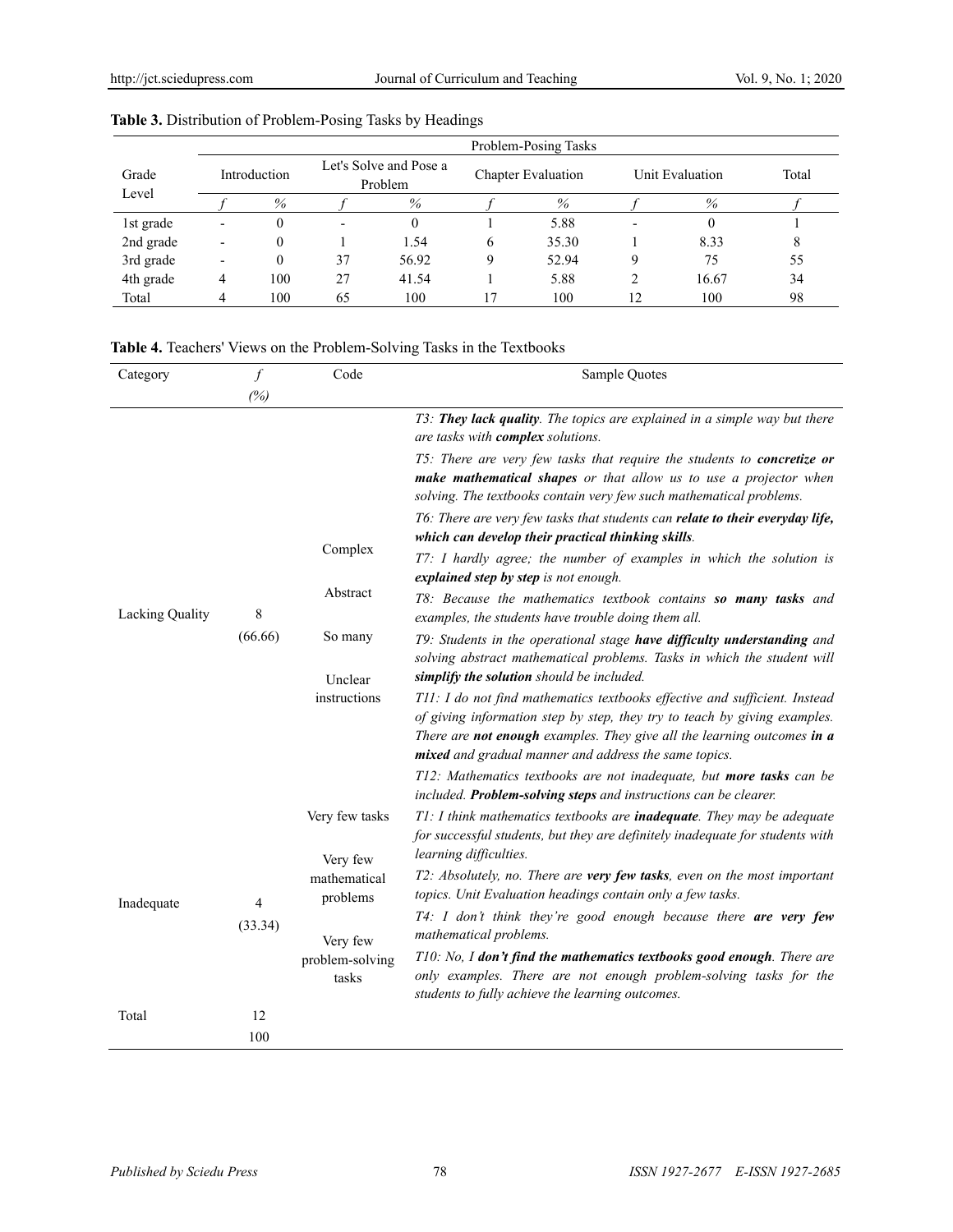| Category           | $\int$    | Code                           | Sample Quotes                                                                                                                                                                                                                                                                                 |
|--------------------|-----------|--------------------------------|-----------------------------------------------------------------------------------------------------------------------------------------------------------------------------------------------------------------------------------------------------------------------------------------------|
|                    | (%)       |                                |                                                                                                                                                                                                                                                                                               |
|                    |           | Students fail to<br>understand | T7: Absolutely, no. The students cannot produce problems. They fail to<br>understand what is given in the tasks. As such, they try to make random<br>mathematical operations with the given numbers.                                                                                          |
| Lacking<br>Quality | 3<br>(25) | Not systematic                 | T11: I do not like the problem-posing tasks in mathematics textbooks<br>because the tasks are not presented systematically. Difficult and easy<br>tasks are intertwined. There should first be easy tasks and then more<br>challenging tasks; there should also be more problem-posing tasks. |
|                    |           | Unclear<br>instructions        | T12: There are problem-posing tasks in the textbooks, but I don't think<br>they can instruct the students well enough.                                                                                                                                                                        |
|                    |           |                                | T1: Mathematics textbooks are not effective and sufficient for teaching<br>problem-posing tasks. They do not give enough space to the<br>problem-posing stages.                                                                                                                               |
|                    |           |                                | T2: The number of examples in the textbook is <i>insufficient</i> . The number<br>of problem-posing tasks is not even half the number of problem-solving<br>tasks.                                                                                                                            |
|                    |           | Not enough<br>space            | T3: The textbooks do not include different tasks and examples for each<br>type of student. Also, the number of examples is quite low.                                                                                                                                                         |
|                    |           |                                | T4: The number of problem-posing tasks in the textbooks is not enough.                                                                                                                                                                                                                        |
| Inadequate         | 9<br>(75) | Very few<br>different tasks    | T5: The mathematics textbook has an insufficient number of<br>problem-posing tasks. There should be more tasks and examples. The<br>tasks should not be more difficult than the students can understand and<br>solve.                                                                         |
|                    |           | Very few tasks                 | T6: I don't think they're good enough. We have to use supplementary<br>resources. Also, sometimes we need to build extra problem-posing tasks.                                                                                                                                                |
|                    |           | Very few<br>examples           | T8: No, I think the number of problem-posing tasks is insufficient. The<br>number of tasks that the students can understand and solve is very<br>small.                                                                                                                                       |
|                    |           | Supplementary<br>resources     | T9: Yes, students now like to produce problems since the textbook<br>contains problem-posing tasks; however, more problem-posing tasks<br>may be included.                                                                                                                                    |
|                    |           |                                | T10: The textbooks are not adequate. There are very few examples and<br><b>tasks</b> . We need additional resources.                                                                                                                                                                          |
| Total              | 12        |                                |                                                                                                                                                                                                                                                                                               |
|                    | 100       |                                |                                                                                                                                                                                                                                                                                               |

It can be inferred from Table 3 that the greatest number of problem-posing tasks (65) is included under the "Let's Solve and Produce a Problem" heading, followed by "Chapter Evaluation" (17), "Unit Evaluation" (12), and "Introduction" (4) headings. We can see it as normal that "Let's Solve and Produce a Problem" headings contain the most problem-posing tasks. In addition, the highest (56.92%) and the lowest (0%) percentage of problem-posing tasks are included under the "Let's Solve and Produce a Problem" heading of 3rd-grade and 1st-grade textbooks, respectively. Also, 3rd-grade textbooks contain the highest percentage (52.94%) of problem-posing tasks under the "Chapter Evaluation" heading whereas 1st- and 4th-grade textbooks contain the lowest percentage (5.88%) of problem-posing tasks under the same heading. Furthermore, 3rd-grade textbooks contain the highest percentage (75%) of problem-posing tasks under the "Unit Evaluation" heading whereas 1st-grade textbooks do not contain any problem-posing tasks under the same heading. Finally, only 4th-grade textbooks contain problem-posing tasks under the "Introduction" heading.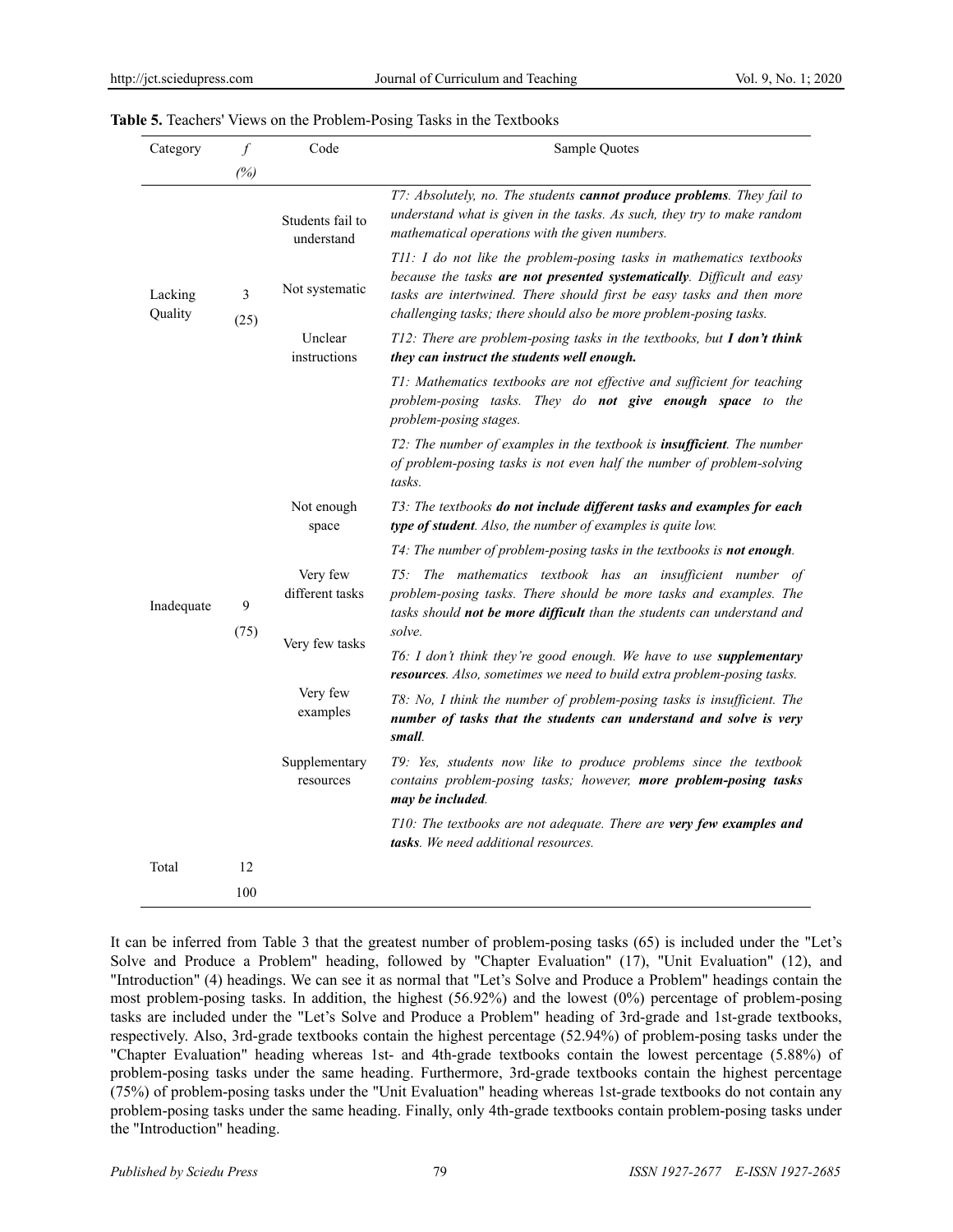To answer the second research question (*What do teachers think about the problem-solving & problem-posing tasks in primary school mathematics textbooks and workbooks?*), two questions were asked to the participating teachers. The first one was *"Considering the mathematics textbooks you are using in your classes; do you think they contain a sufficient number of effective problem-solving tasks?"* Table 4 presents the findings obtained from the participating teachers' answers to this question.

It can be inferred from Table 4 that 8 (66.66%) of the class teachers stated that the problem-solving tasks in mathematics textbooks lack quality. According to the quotes above, the teachers said that the problem-solving tasks include complex solutions and confuse the students with abstract data. The teachers also stated that the textbooks do not include tasks in which the students can concretize or which they can relate to everyday life, and the problem-solving steps and instructions are not clear. On the other hand, four of the class teachers (33.34%) stated that mathematics textbooks have an insufficient number of problem-solving tasks. They also stated that the textbooks lack enough tasks for students with learning difficulties, that the units contain very few problems, and that there are not enough tasks for the learning outcomes. So, we can conclude that while the majority of the teachers emphasized that there are no different types of problem-solving tasks in the textbooks, some teachers emphasized the scarcity of the tasks.

The second question asked to the teachers was, *"Considering the mathematics textbooks you are using in your classes, do you think they contain a sufficient number of effective problem-posing tasks?"* Table 5 presents the findings obtained from the participating teachers' answers to this question.

It can be inferred from Table 5 that three (25%) class teachers stated that the problem-posing tasks in mathematics textbooks lack quality. According to the quotes above, the teachers stated that problem-posing tasks are not easily understood by the students, that difficult and easy tasks are intertwined, which causes confusion among the students, and that they cannot instruct the students well enough. Also, nine (75%) class teachers think that the number of problem-posing tasks is quite low. In addition, they stated that the problem-posing tasks do not include the steps of producing a problem, that there are not many different tasks and examples for students at different achievement levels, and that there are not different types of problem-posing tasks and therefore they use supplementary resources. In short, the teachers stated that the mathematics textbooks they are using lack a sufficient number of problem-posing tasks, which allow students to produce their own problems.

### **4. Discussion**

It was observed that the number of problem-solving tasks in the textbooks increases with each higher grade level because of the increase in the number of topics and learning outcomes specified in the mathematics curriculum of each grade level. However, it was also observed that there are more problem-solving tasks in the 1st-grade mathematics textbook than in the 2nd-grade textbook. This is because since the first graders encounter mathematical problems for the first time, every question in the textbook was considered a task. Ozer (2012) stated that the number of questions in the textbooks and workbooks in Turkey is much less than those in the USA and Singapore, so Turkish students use supplementary resources to solve different kinds of questions. Ildiri (2009) reported that the 5th-grade mathematics textbook and workbook do not contain enough tasks. Izmirligil (2008) noted that primary school mathematics workbooks contain an insufficient number of four basic operations-related tasks and questions that require students to use more than one solution. The present study found that the textbooks contain a sufficient number of problem-solving tasks but an insufficient number of effective problem-solving tasks, which is consistent with the relevant literature. Providing students with a learning environment where they will encounter and solve different types of mathematical problems will definitely contribute to their problem-solving skills (Tertemiz et al., 2015).

On the other hand, we found that the problem-solving tasks are equally distributed under each heading in mathematics textbooks. This equal distribution indicates that necessary emphasis is placed upon problem-solving tasks in the textbooks.

It was found that most of the problem-posing tasks in the textbooks are of the semi-structured problem-posing type. Besides, it was observed that none of the examined textbooks contains an equal number of different types of problem-posing tasks. In a study by Ev-Cimen and Yildiz (2017), it was reported that the most and the least encountered problem-posing types in the textbooks are semi-structured problem-posing tasks and free problem-posing types, respectively, which is also consistent with the present study. Zeybek, Ustun, and Birol (2018) found that only 25 (0.8%) of 2831 mathematical tasks included in secondary school mathematics textbooks were problem-solving tasks. They also found that 8th-grade textbooks do not include any problem-posing tasks. The small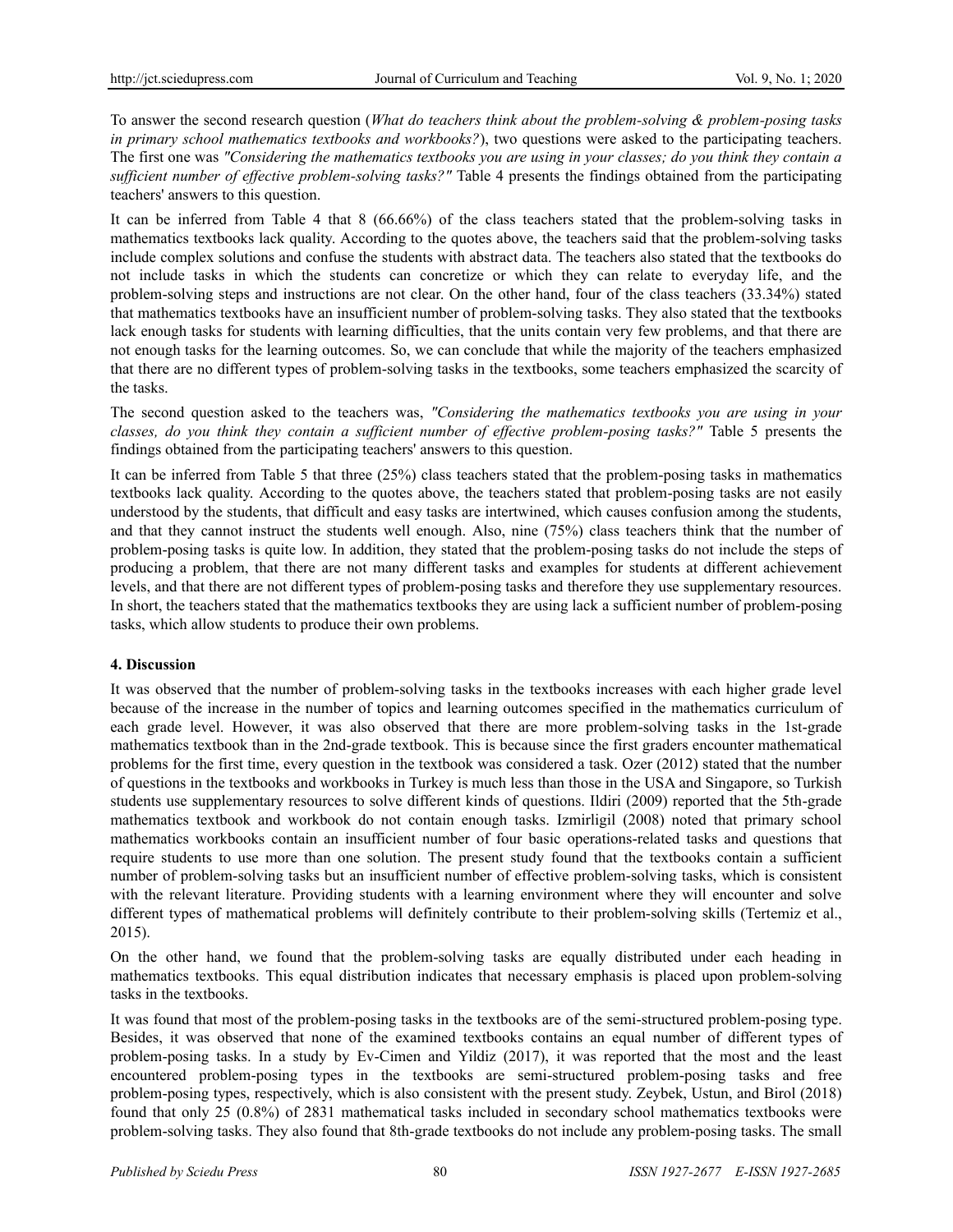number of problem-posing tasks, as reported by these studies, is consistent with the findings of this study. Erbas and Alacaci (2009) stated that there is an effective, remarkable type of heading in Turkish mathematics textbooks, which is not included in the textbooks of other countries: "Let's Produce and Solve a Problem." Placing more emphasis on this heading and providing students with examples that show them how to produce problems is important to develop students' problem-solving skills. It is considered important to design course materials and in-class practices that involve different types of problem-posing tasks (Structured, semi-structured, and free problem-posing situations) (Cunningham, 2004).

On the other hand, we found that the problem-posing tasks are not equally distributed under each heading in mathematics textbooks. This unequal distribution indicates that necessary emphasis is not placed upon problem-posing tasks in the textbooks.

In our study, 66.66% of the participating teachers stated that the problem-solving tasks in the textbooks lack quality, and 33.34% of them stated that there are not enough problem-solving tasks in the textbooks. In a study comparing Singaporean, Turkish, and American textbooks, Erbas and Alacaci (2009) reported that Singaporean textbooks include mathematical problems at different difficulty levels at the end of units. In contrast, Turkish and American textbooks contain mathematical problems with low and medium levels of difficulty. The authors also recommended that just like Singaporean textbooks, Turkish textbooks should also include more examples that will make it easier for students to perform problem-solving tasks. Their findings are consistent with those of the present study. Also, in Ildiri's (2009) study conducted to determine teachers' views on 5th-grade mathematics textbook and workbook, the participating teachers stated that the tasks in the textbooks do not encourage the students to do research, do not offer them an opportunity to discuss the result, are not appropriate for their learning levels, and do not enable them to learn new information. They also listed the characteristics of an effective mathematical task as short, concise, clear, up-to-date, containing drawings, encouraging students to do research, and appropriate for different learning levels.

Furthermore, in Ildiri's (2009) study, the participating teachers stated that there are not enough mathematical problems, and so they have to use supplementary resources to provide their students with different sorts of problems. In a study conducted to determine whether secondary school mathematics teachers use supplementary resources, Dapgin (2015) found that due to textbook-related reasons, teachers had to use resources in addition to textbooks. These reasons are listed as an insufficient number of and lack of diversity of mathematical problems (54%), the inadequacy of the textbooks in terms of topics covered (15%), and the inappropriateness of the textbooks for students' learning levels (8%). Bakilan Mutu's (2008) study reported that the participating teachers complained that mathematics workbooks do not contain a sufficient number of mathematical tasks. These above-mentioned studies, whose findings are consistent with those of the present study, also recommended that the textbooks should contain more mathematical tasks.

In our study, 25% of the participating teachers stated that the problem-posing tasks in the textbooks lack quality, and 75% of them stated that there are not enough problem-posing tasks in the textbooks. In Ildiri's (2009) study, the participating teachers stated that the 5th-grade math textbook and workbook encourage students to produce problems. However, Isik (2010) stated that mathematics textbooks in Turkey do not have enough problem-posing tasks, while Ev-Cimen and Yildiz (2017) reported that secondary school mathematics textbooks contain a limited number of problem-posing tasks. Cai and Jiang (2016) stated that both Chinese and American textbooks should include more problem-solving tasks of different types appropriate to students' learning levels. The results of their study are also consistent with the results of the present study.

As a result, the participating teachers stated that although the number of problem-solving tasks in the textbooks is sufficient, they lack quality. On the other hand, they thought that although the textbooks contain quality problem-posing tasks, their number is insufficient. Therefore, we believe that textbooks, which are the most widely used teaching tools in our country (Bulut, 2013; Seven, 2001), should include more quality problem-solving and problem-posing tasks.

### **5. Conclusion**

Upon review of mathematics textbooks, our findings show that;

- There are sufficient number of problem-solving tasks in textbooks and they have a balanced distribution in terms of the chapters of the textbooks (Introduction, Let's Solve and Pose Problems, Chapter Evaluation, Unit Evaluation).

- The number of problem-posing tasks in textbooks is not sufficient and they don't have a balanced distribution in terms of the chapters of the textbooks (Introduction, Let's Solve and Pose Problems, Chapter Evaluation, Unit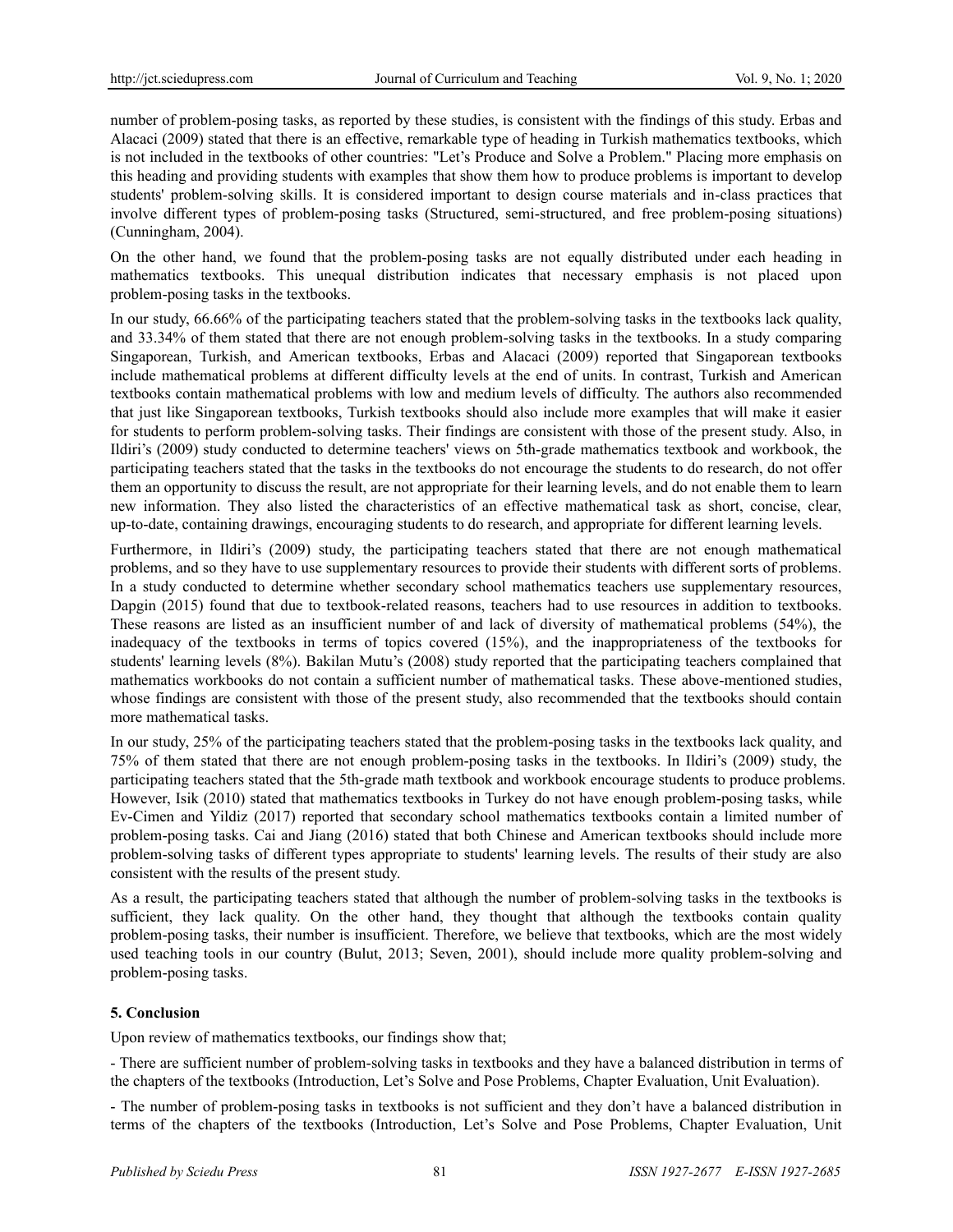Evaluation).

- Furthermore, the types of problem-posing tasks (structured, semi-structured and free). While the number of semi-structured problem-posing tasks is high in textbooks, there are scarcely any structured and free problem-posing tasks in all textbooks. In fact, there are no free problem-posing tasks in textbooks for  $1<sup>st</sup>$ ,  $2<sup>nd</sup>$  and  $3<sup>rd</sup>$  grade textbooks. This finding reveals that there is no textbook that includes various types of problem-posing tasks in a balanced manner.

The findings obtained from the interviews made with teachers show that;

- Teachers regard the problem-solving tasks in textbooks unqualified as they include complex solutions, are based on abstract data, are intensive and instructions regarding problem-solving are not clearly explained.

- They regard the problem-posing tasks insufficient due to the scarcity of the samples showing problem-posing steps, insufficiency of the tasks that students at different levels can pose problems and scarcity of different types of problem-posing tasks. They particularly stated that the numbers of different types of problem-posing tasks (structured, semi-structured and free) in textbooks are insufficient.

Based on the results of the research, suggestions for the features that should be considered in the mathematics textbooks that will be prepared or updated are as follows:

1. The results of the research show that problem-solving tasks in mathematics textbooks should be more effective. The textbooks should contain more mathematical tasks that will enable the primary school students, who are in the concrete operational stage, to better understand problem-solving steps and instructions. These tasks should not contain abstract data and complex solutions and should support the use of different materials. Also, students should be able to relate them to their everyday life.

2. Textbooks should also include more problem-posing tasks. Besides, the number of structured, unstructured, and free problem-posing tasks for different learning levels should be increased.

3. The higher the grade is, the more topics and learning outcomes are covered in the curriculum. For this reason, the textbooks of higher grades should include more problem-solving & problem-posing tasks.

4. The problem-solving & problem-posing tasks in the textbooks should be equally distributed under each unit & heading.

5. Students should be familiar with all three categories of problem-posing experiences. Therefore, all three problem-posing types should be included in the textbooks. Also, as the grade level increases, the number of these tasks should be increased.

### **References**

- Akay, H. (2006). *Problem kurma yaklasimi ile yapilan matematik ogretiminin ogrencilerin akademik basarisi, problem cozme becerisi ve yaraticiligi uzerindeki etkisinin incelenmesi.* Unpublished doctoral dissertation, Gazi University, Ankara.
- Aydogdu Iskenderoglu, T., & Baki, A. (2011). Ilkogretim 8. sinif matematik ders kitabindaki sorularin PISA matematik yeterlik duzeylerine gore siniflandirilmasi. *Egitim ve Bilim, 36*(161), 288-301.
- Bakilan Mutu, B. (2008). *6. ve 7. sinif matematik ders kitaplari hakkinda ogretmen gorusleri.* Unpublished master thesis, Eskisehir Osmangazi University, Eskisehir.
- Beaton, A. E., Mullis, I. V. S., Martin, M. O., Gonzalez, E. J., Kelly, D. L., & Smith, T. (1996). *Mathematics achievement in middle school years: IEA's third international Mathematics and Science study (TIMSS).* Boston, MA: Centre for the Study of Testing, Evaluation, and Educational Policy, Boston College.
- Bulut, A. (2013). *Ilkokul matematik kitaplarinin kullanimina iliskin sinif ogretmeni ve ogrenci goruslerinin bazi degiskenler acisindan incelenmesi.* Unpublished master thesis, Gazi Univesity, Ankara.
- Cai, J., & Hwang, S. (2002). Generalized and generative thinking in US and Chinese students' mathematical problem solving and problem posing. *Journal of Mathematical Behavior, 21*(4), 401-421. https://doi.org/10.1016/S0732-3123(02)00142-6
- Cai, J., & Jiang, C. (2016). An analysis of problem-posing tasks in chinese and us elementary mathematics textbooks. *International Journal of Science and Mathematics Education, 15*, 1521-1540. http://dx.doi.org/10.1007/s10763-016-9758-2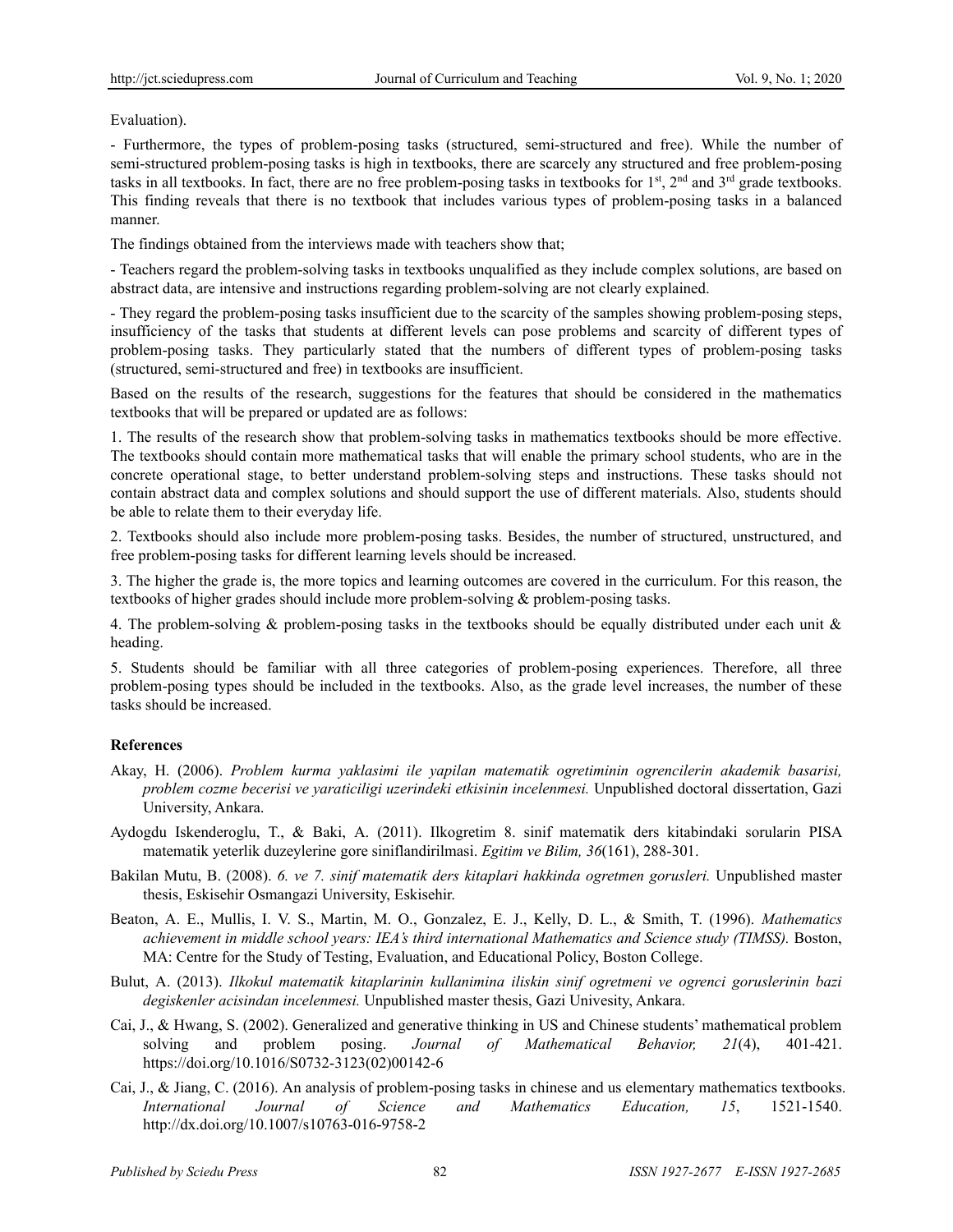- Canibey, K. (2013). Y*eni matematik ogretim programinda benimsenen olcme ve degerlendirme anlayisinin 9. sinif matematik ders kitaplarina yansimalarinin incelenmesi*. Unpublished master thesis, Abant Izzet Baysal University, Bolu.
- Creswell, J. W. (2007). *Qualitative inquiry research design: Choosing among five approaches.* Thousand Oaks, CA: Sage.
- Cunningham, R. F. (2004). Problem posing: An opportunity for increasing student responsibility. *Mathematics and Computer Education, 38*(1), 83-89.
- Cakir, A. (2006). *Ilkogretim dorduncu sinif matematik ders kitaplari ile ilgili ogretmen gorusleri*. Unpublished master thesis, Eskisehir Osmangazi University, Eskisehir.
- Dapgin, M. (2015). *Ortaokul matematik ogretmenlerinin ders kitabi disinda kaynak kullanimlari uzerine bir arastirma*. Unpublished master thesis, Gaziantep University, Gaziantep.
- Demirel, O., & Kiroglu, K. (2005). *Konu alani ders kitabi incelemesi.* Ankara: Pegem A Yayincilik. https://doi.org/10.14527/9786050370058
- Dickerson, V. M. (1999). *The impact of problem-posing instruction on the mathematical problem-solving achievement of seventh grades*. Unpublished doctoral dissertation, Faculty of Graduate School of Emory University Department of Educational Studies, USA.
- Duman, T., & Cakmak, M. (2011). Ders kitaplarinin nitelikleri. In Leyla Kucukahmet (Eds.), *Konu alani ders kitabi inceleme kilavuzu* (pp. 17-32). Ankara: Nobel Yayin Dagitim.
- English, L. D. (2003). Engaging students in problem posing in an inquiry-oriented mathematics classroom. In F. Lester & R. Charles (Eds.), *Teaching mathematics through problem solving* (pp. 187-198). Reston, VA: National Council of Teachers of Mathematics.
- Erbas, A. K., & Alacaci, C. (2009). *6 ve 7. sinif Turk matematik ders kitaplarinin Amerikan ve Singapur ders kitaplari ile karsilastirmali bir analizi*. Ankara: TUBITAK.
- Ev-Cimen, E., & Yildiz, S. (2017). An investigation of problem posing activities in secondary school mathematics textbooks. *Turkish Journal of Computer and Mathematics Education*, *8*(3), 378-407. https://doi.org/10.16949/turkbilmat.291814
- Fan, L., Chen, J., Zhu, Y., Qiu, X., & Hu, J. (2004). Textbook use within and beyond mathematics classrooms: A study of 12 secondary schools in Kunming and Fuzhou of China. In L. Fan, N. Y. Wong, J. Cai & S. Li (Eds.), *How Chinese learn mathematics: Perspectives from Insiders* (pp. 228-262). Singapore: World Scientific. https://doi.org/10.1142/9789812562241\_0009
- Gonzales, N. A. (1998). A blueprint for problem posing. *School Science & Mathematics*, *98*(8), 448-456. https://doi.org/10.1111/j.1949-8594.1998.tb17437.x
- Gur, H., & Kobak Demir, M. (2015). 7. sinif matematik ders kitaplari cebir kazanimlarinin on orgutleyiciler acisindan incelenmesi. *Bartin Universitesi Egitim Fakultesi Dergisi, 4*(1), 83-100. https://doi.org/10.14686/BUEFAD.2015111017
- Hong. D. S., & Choi, K. M. (2018). Reasoning and proving opportunities in textbooks: A comparative analysis. *International Journal of Research in Education and Science (IJRES)*, *4*(1), 82-97. https://doi.org/10.21890/ijres.382937
- Ildiri, A. (2009). *Ilkogretim besinci sinif matematik ders kitabinda ve ogrenci calisma kitabinda yer alan problemlerin incelenmesi ve bu problemlere iliskin ogretmen goruslerinin belirlenmesi.* Unpublished master thesis, Cukurova Univesity, Adana.
- Isik, O. (2010). *Ilkogretim 4., 5. ve 6. sinif matematik ders kitaplarinin problem kurma etkinligi bakimindan incelenmesi*. Unpublished master thesis, Cumhuriyet University, Sivas.
- Incikabi, L., & Ulusoy, F. (2019). Gender bias and stereotypes in Australian, Singaporean and Turkish mathematics textbooks. *Turkish Journal of Education*, *8*(4), 298-317. https://doi.org/10.19128/turje.581802
- Izmirligil, G. N. (2008). *Ilkogretim matematik ders ve ogrenci calisma kitaplarinin yapisalci yaklasim acisindan değerlendirilmesi*. Unpublished master thesis, Dokuz Eylul University, Izmir.
- Karakelleoglu, S. (2007). *Ilkogretim 4. sinif matematik ders kitaplarina iliskin ogretmen, ogrenci ve uzman gorusleri*. Unpublished master thesis, Balikesir University, Balikesir.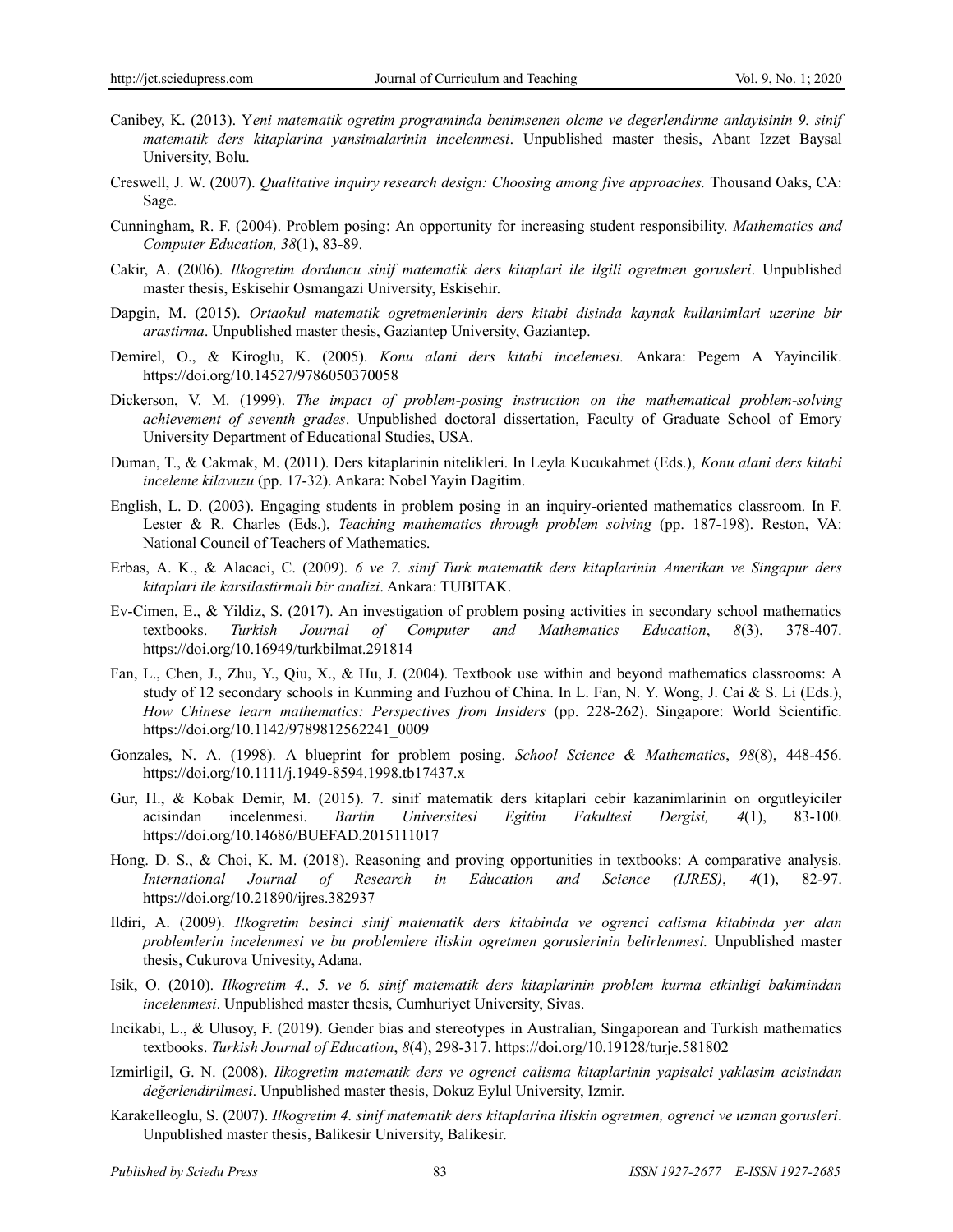- Kaya, A. (2008). *MEB tarafindan hazirlatilan ilkogretim 4. ve 5. sinif matematik ders kitaplarindaki etkinliklere iliskin ogretmen ve ogrenci gorusleri*. Unpublished master thesis, Zonguldak Karaelmas University, Zonguldak.
- Kazak, V. (2012). *Ilkogretim 6. sinif ogrencilerinin kesirlerde toplama islemine yonelik sozel problem kurma ve problem cozme becerilerinin incelenmesi*. Unpublished master thesis, Ataturk University, Erzurum.
- Khalidova E. S., & Tapan-Broutin M. S. (2017). Turkiye-Kazakistan ilkogretim matematik ders kitaplari uzerinde karsilastirmali bir calisma. *Abant Izzet Baysal Universitesi Egitim Fakultesi Dergisi, 17*(4), 1957-1973. https://doi.org/10.17240/aibuefd.2017..-356324
- Kilic, A., & Seven, S. (2011). *Konu alani ders kitabi incelemesi.* Ankara: Pegem A Yayincilik.
- Kilpatrick, J. (1987). Problem formulating: where do good problems come from? In A. H. Schoenfeld (Eds.), *Cognitive science and mathematics education* (pp. 123-147). Hillsdale, NJ: Erlbaum.
- Kul, U., Sevimli, E., & Aksu, Z. (2018). A comparison of mathematics questions in Turkish and Canadian school textbooks in terms of synthesized taxonomy. *Turkish Journal of Education*, *7*(3), 136-155. https://doi.org/10.19128/turje.395162
- Kucukahmet, L. (2011). Egitim programlarinda ders kitabinin yeri. In Leyla Kucukahmet (Eds.), *Konu alani ders kitabi inceleme kilavuzu* (pp. 1-16). Ankara: Nobel Yayin Dagitim.
- Lowrie, T. (2002). Young children posing problems: the influence of teacher intervention on the type of problems children pose. *Mathematics Education Research Journal, 14*(2), 87-98. https://doi.org/10.1007/BF03217355
- Mamona-Downs, J. (1993). On analysing problem posing. In I. Hirabayashi, N. Nohada, K. Shigematsu, F. L. Lin (Eds.), *Proceedings of the 17th conference of the international group for the psychology of mathematics education*, (3), 41-47. Tsukuba, Japan.
- Mayer, R. E. (2002). Invited reaction: Cultivating problem solving skills through problem based approaches to professional development. *Human Resource Development Quarterly, 13*(3), 243-261. https://doi.org/10.1002/hrdq.1030
- Ministry of National Education. (2018). *Matematik dersi ogretim programi (Ilkokul ve Ortaokul 1, 2, 3, 4, 5, 6, 7 ve 8. Siniflar).* Ankara. Retrieved from http://ttkb.meb.gov.tr/
- NCTM. (2000). *Principals and standarts for school mathematics*. Reston, VA: National Counsil of Teachers of Mathematics Publishing.
- Ozer, E. (2012). *Turkiye 8. sinif matematik konularina gore Turkiye, Singapur ve ABD kitaplarindaki sorularin karsilastirilmali analizi*. Unpublished master thesis, Ankara University, Ankara.
- Robitaille, D. F., & Travers, K. T. (1992). International studies of achievement in mathematics. In Douglas A. Grouws (Eds.), *Handbook of research on mathematics teaching and learning* (pp. 687-709). NY: Macmillan Publishing Co.
- Rosli, R. B. (2013). *The integration of problem posing in teaching and learning of mathematics.* Unpublished doctoral dissertation, Office of Graduate Studies of Texas A & M University, USA.
- Salman, E. (2012). *Ilkogretim matematik ogretiminde problem kurma calismalarinin ogrencilerin problem cozme basarisina ve tutumlarina etkisi*. Unpublished master thesis, Erzincan University, Erzincan.
- Seven, S. (2001). *Ilkogretim sosyal bilgiler ders kitaplari hakkinda ogretmen ve ogrenci gorusleri.* Unpublished master thesis, Celal Bayar University, Manisa.
- Silver, E. A. (1994). On mathematical problem posing*. For the Learning of Mathematics, 14*(1), 19-28.
- Silver, E. A., & Cai, J. (1996). An analysis of arithmetic problem posing by middle school students. *Journal for Research in Mathematics Education, 27*(5), 521-539. https://doi.org/10.2307/749846
- Silver, E. A., & Cai, J. (2005). Assessing students' mathematical problem posing. *Teaching Children Mathematics, 12*(3), 129-135.
- Stoyanova, E. (1998). Problem posing in mathematics classrooms. In A. McIntosh and N. Ellerton (Eds.), *Research in mathematics education: A contemporary perspective* (pp. 164-185). WA, MASTEC: Edith Cowan University.
- Stoyanova, E. (2005). Problem posing strategies used by years 8 and 9 students. *Australian Mathematics Teacher, 61*(3), 6-11.
- Tasdemir, C. (2011). Ortaogretim 10. sinif matematik ders kitabinin bazi degiskenler bakimindan incelenmesi: Bitlis